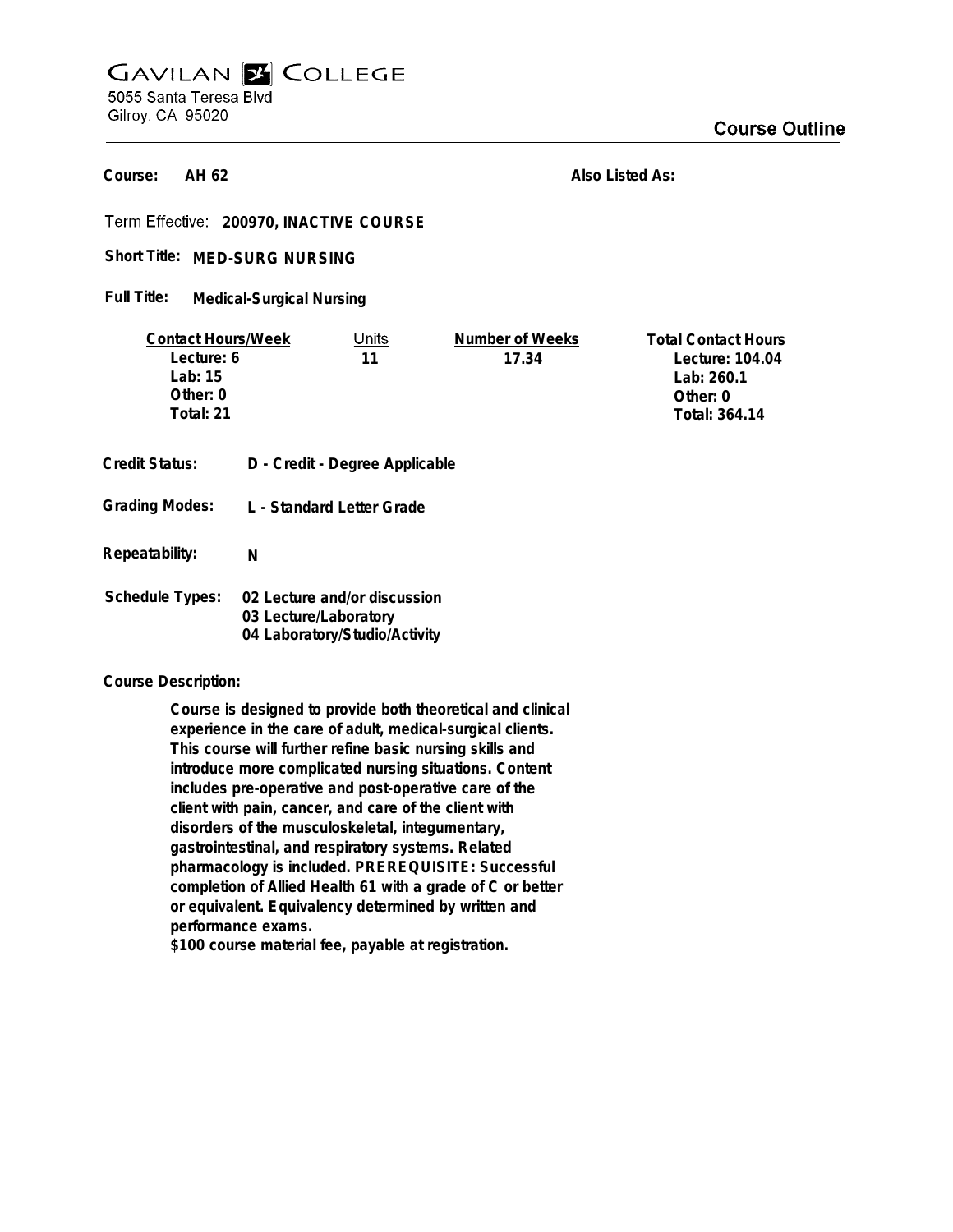**ARTICULATION and CERTIFICATE INFORMATION Associate Degree: CSU GE: IGETC: CSU TRANSFER: Transferable CSU, effective 200470 UC TRANSFER: Not Transferable PREREQUISITES:**

**Completion of AH 61, as UG, with a grade of C or better.**

## **COREQUISITES:**

**STUDENT LEARNING OUTCOMES:**

**1. Students will analyze pre-written patient plans of care and will individualize the plan to a specific patient. ILO: 1,2,3,4,6,7**

**Measure: Written careplans, Clinical evaluations**

**2. Students will use principles of college-level mathematical**

**concepts to correctly calculate medication dosages and intravenous solution flow rates.**

**ILO: 2,3**

**Measure: Clinical evaluations, Clinical calculation exams (required to pass the course)**

**3. Students will interact effectively with people of all ages, many cultures and ethnicities demonstrating awareness of the students' own values and opinions, as well as awareness and respect of the opinions and values of others.**

**ILO: 4,6**

**Measure: Clinical evaluations, Classroom participation in discussions regarding ethical dilemmas of patient care process recordings 4. Students will use therapeutic nursing interventions which reflect the standard of nursing practice. This will be exhibited by the student's ability to use psychomotor and psychosocial interventions**

**which promote health; and prevent, minimize, or resolve problems as identified by the nurse and patient. Therapeutic interventions are independent actions grouped in theory-based research and experiences.**

**ILO: 2,1,3,4,6**

**Measure: Clinical evaluations mid and end of semester, Written and/or actual care plans each week, California exam for certification, or NCLEX Nursing Licensure Exam**

**5. Student will reflect creative and critical thinking skills.**

**Creative and critical thinking is characterized by openness of inquiry, ability to ask pertinent questions, production of new ideas, flexible problem solving, examination of underlying assumptions, and an ability to present diverse perspectives.**

## **ILO: 2,1,3,4,6**

**Measure: Written course work, Classroom presentations, Case studies, Exams**

**6. Students will communicate clearly, verbally and in writing using appropriate grammar, vocabulary and word usage with patients, peers, facility staff and instructors representing diverse populations and viewpoints.**

**ILO: 1,2,3,4,6**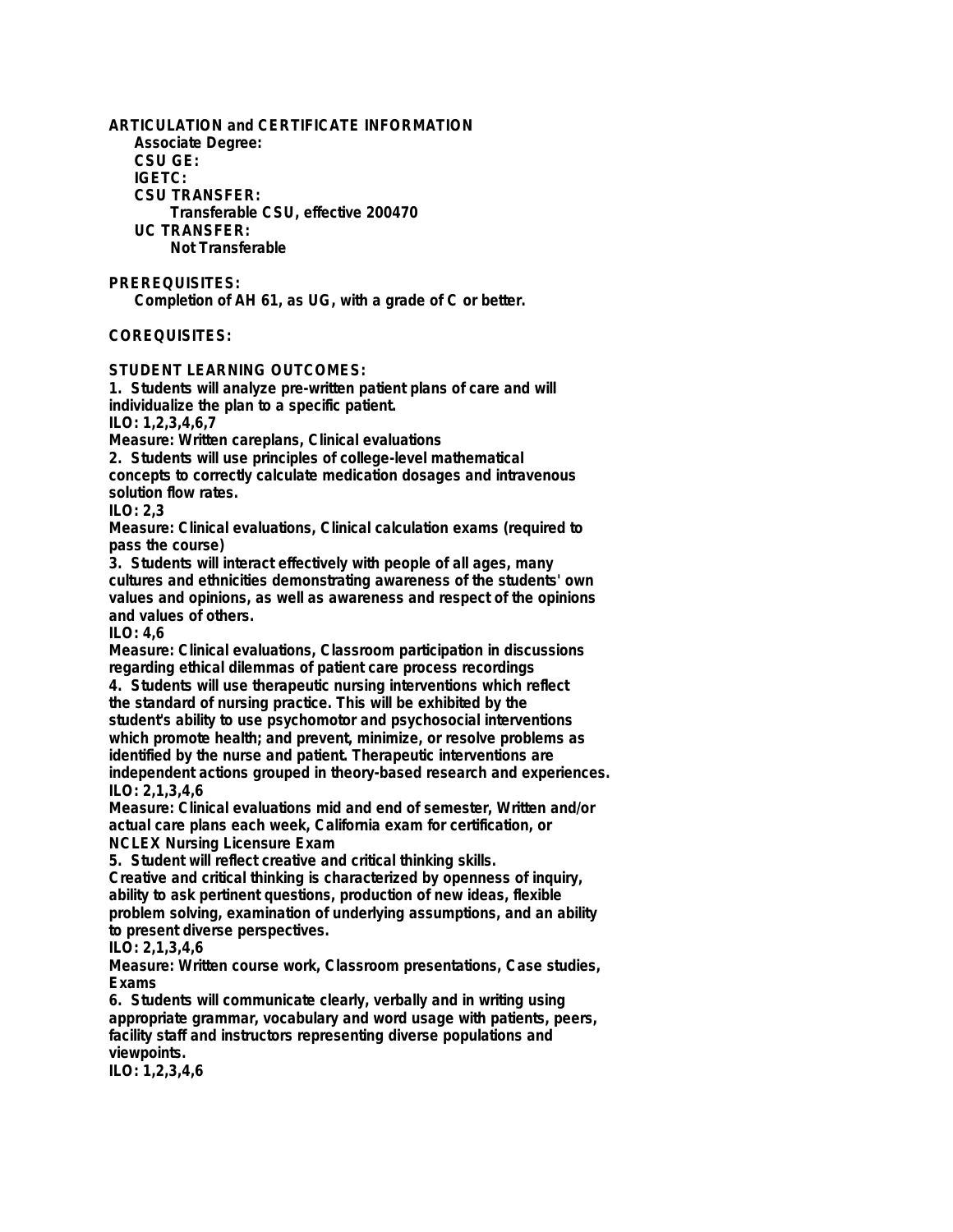**Measure: Written course work, Clinical evaluations, Essay questions on quizzes, exams, Interactive classroom assignments using computer software**

**7. Students will demonstrate appropriate active listening skills using techniques of therapeutic communication to verify that communication has been accurately interpreted. Students will use language interpreters at appropriate times in the clinical settings. ILO: 1,2,3,4,6**

**Measure: Classroom presentations, Role play with instructor evaluation, Clinical evaluations**

**8. Students will critically analyze data from textbooks, patient charts including electronic charts, dictionaries, reference books, and the internet. Apply theoretical concepts and facts to real life situations, with computer simulated patient situations and exams. ILO: 2,**

**3,4,5,6,1**

**Measure: Written course work, Clinical evaluations, Exams**

**9. Students will utilize nursing process to prioritize and organize nursing care and to problem solve. Nursing process includes: a. Assessment of objective and subjective patient data**

**b. Analysis of data using the information to develop patient outcomes in planning patient care**

**c. Identify and implement appropriate nursing interventions to meet expected outcomes**

**d. Revise the plan of care as needed based on the information from the evaluation**

**ILO: 2,1,3,4,6**

**Measure: Written care plans, Active care plans in the clinical setting, Clinical evaluations, Case studies using actual patients**

**TOPICS AND SCOPE:**

**Inactive Date: 05/11/2009 Inactive Term: Fall 2009 Please see course content in the Master Course Outline located in the Curriculum Specialist's office. ASSIGNMENTS: Each week the student will read appropriate chapters of the text and complete assigned exercises in workbook.**

**METHODS OF INSTRUCTION:**

**Lecture, lab, skills demonstration, return demonstration. METHODS OF EVALUATION: The types of writing assignments required: Written homework Reading reports Lab reports Essay exams Term papers Other: Classroom presentations, internet assignments The problem-solving assignments required: Homework problems Quizzes Exams Other: Minimum 85% competency level pass/fail only The types of skill demonstrations required:**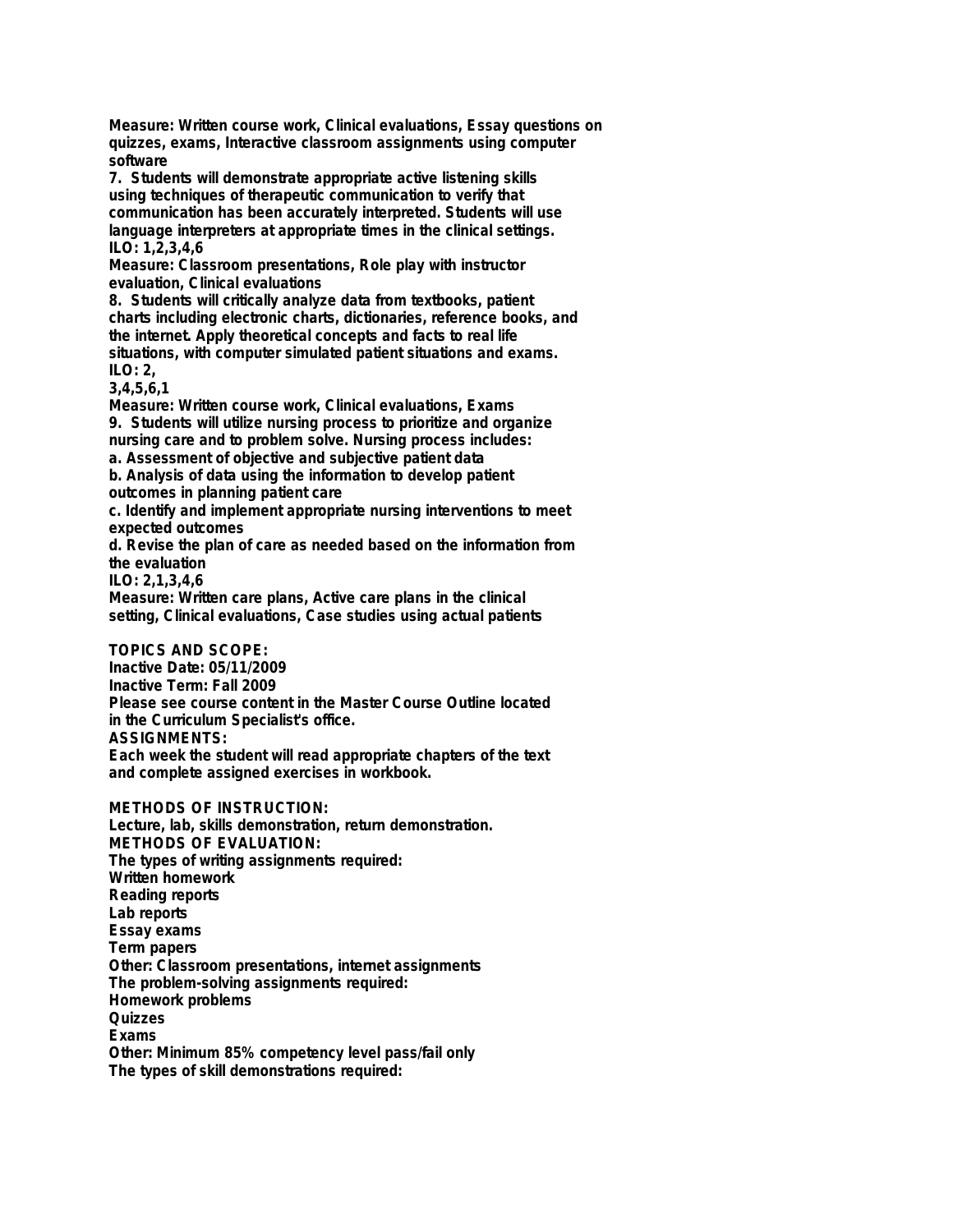**Class performance Performance exams Other: Case studies, computer programs The types of objective examinations used in the course: Multiple choice True/false Matching items Completion Other: Calculations Other category: None The basis for assigning students grades in the course: Writing assignments: 15% - 85% Problem-solving demonstrations: Skill demonstrations: 20% - 80% Objective examinations: 30% - 90% Other methods of evaluation:** 

**REPRESENTATIVE TEXTBOOKS:**

**TEXTS:**

**^uDimensional Analysis for Meds^s, with CD ROM, Curren & Munday. Thomson/Delmar, 2001. ^uDimensional Analysis Assistant Guides (for Math)^s, Gavilan, 2002 Edition.**

**^uNursing Care Plans^s (6th Edition), Doenges & Moorhouse. Davis, 2002.**

**^uFoundations of Nursing^s (4th Edition), Christensen & Kockrow. Mosby, 2002.**

**^uIntroductory Nursing Care of Adults^s (3rd Edition), Linton, et al. Saunders, 2000.**

**^uNursing Interventions & Clinical Skills^s (3rd Edition), Elkin, Perry & Potter. Mosby, 2003.**

**^uPharmacology and the Nursing Process^s, (3rd Edition),**

**Lilley/Aucker. Mosby, 2003.**

**^uPharmacology and the Nursing Process Workbook^s, (3rd Edition), Lilley/Aucker. Mosby, 2003.**

**^uPharmacology Handouts & Lecture Notes^s, Gavilan, 2002 Edition.**

**^uStrategies, Techniques and Approaches to Thinking^s (2nd Edition), de Castillo. Saunders, 2002.**

**^uVirtual Clinical Excursions for INCA^s, Linton, et al. Saunders, 2000.**

**REFERENCE BOOKS:**

**Malarkey, McMorrow, ^uLaboratory Tests & Diagnostic Procedures^s (2nd Edition). Saunders, 2000.**

**Mosby's ^uMedical, Nursing, & Allied Health Dictionary^s (6th Edition). Mosby, 2002.**

**^uPDR Nurse's Drug Handbook^s, 2004 Edition. Thomson/Delmar Reading level of text: Grade 17th grade level. Verified by: K. Bedell Other Materials Required to be Purchased by the Student: Malpractice insurance, uniforms, licensure fees.**

**SUPPLEMENTAL DATA: Basic Skills: N Classification: I Noncredit Category: Y**